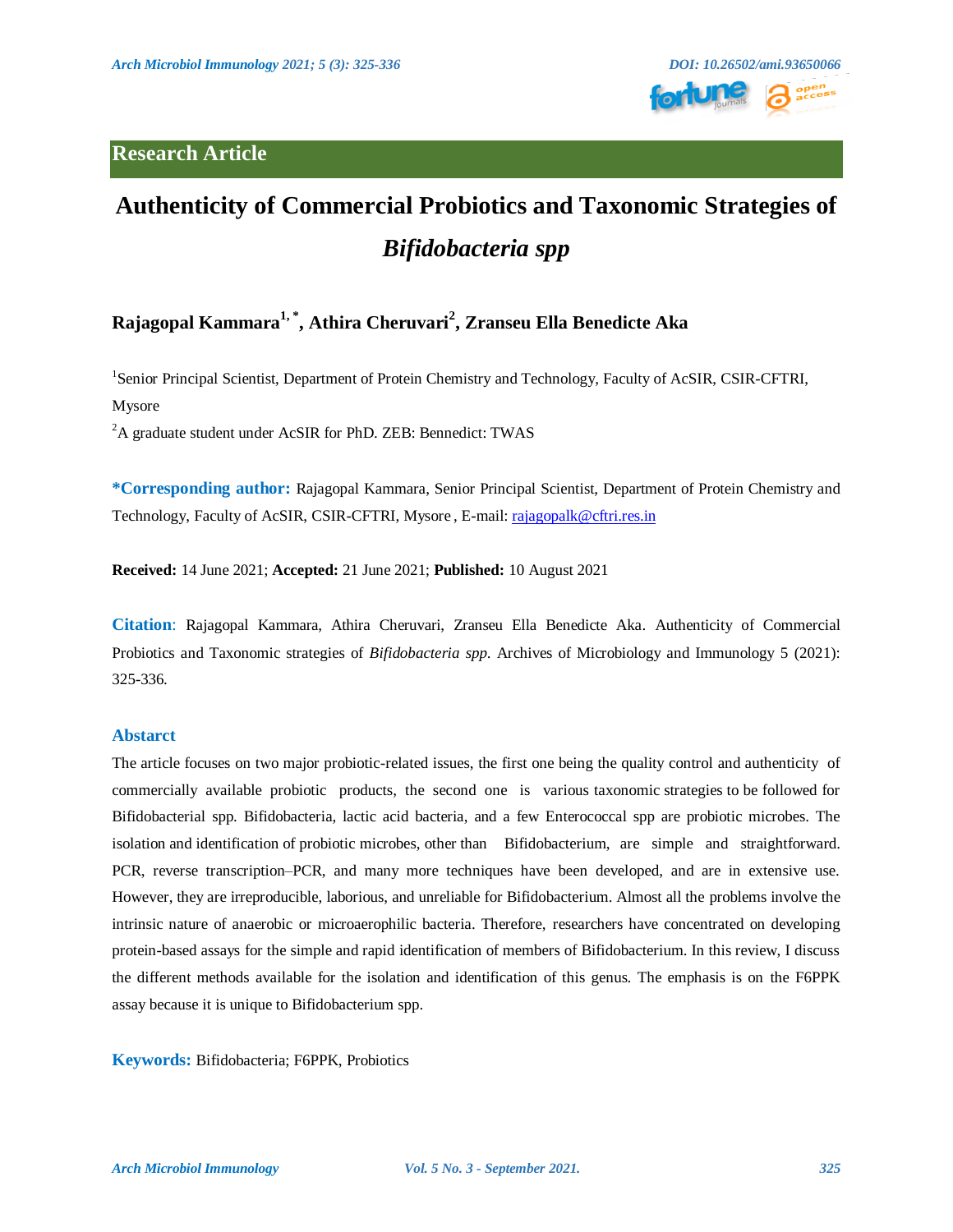# **1. Probiotics**

Probiotics are microscopic organisms, either bacteria or yeasts that are found in the human gut and gastrointestinal system. Therefore, they are domestic in nature, omnipresent, symbiotic, and are called "beneficial bacteria" or "friendly" because their major role is in the prevention of illness [1]. The term "probiotic" derives from the Greek "pro" ("for") and Greek "bios" ("life") [2]. The World Health Organization (WHO) defines probiotics as "live microorganisms which, upon their consumption, induce good health". According to the reports, the most extensively used probiotic microbes are in the genera *Lactobacillus*, *Bifidobacterium*, *Enterococcus*, and *Saccharomyces.* Most probiotic microbes can resist bile, low pH, alkaline environments, and gastric juices. In the gut, the adherence of probiotic bacteria to host cells allows them to replace pathogenic bacteria. They play a significant role in the maintenance of good health.

A few probiotic organisms were found in fermented foods, and some are even found in the milk that is transferred from mothers to offspring. The progeny thus inherit useful bacteria from their mothers, which prevent pathogenic infection. Therefore, cesarean-born children do not acquire useful bacteria, so they are susceptible to infection by pathogens. Although many useful bacteria are present in the human gut, the content of *Bifidobacterium* is highest in infants and decreases as an individual grows to adulthood. This may be attributable to continually changing food habits, or to the consumption of antibiotics and drugs that are harmful to the gut micro biome.

Recent reports have even indicated that the content of *Bifidobacterium* is almost negligible in diabetic patients, predominantly because the gut pH is altered by the consumption of metformin. It has been reported that members of *Bifidobacterium* produce vitamins, postbiotics, and bioactive molecules. However, although they confer good health, there has been very little research into the nature of bifidobacteria. Unusually, the isolation, identification, and growth of bifidobacteria are difficult, and expensive. Therefore, it is essential to review the methods available and the very recent reports in this field. In this review, we discuss the various methods used for the isolation, identification, and growth of *Bifidobacterium*.

#### **2. History**

Probiotics have come into the limelight and drawn the attention of modern science quite recently, although they have been recognized since the Roman and Greek eras. The Roman naturalist Pliny recommended the consumption of fermented milk for intestinal problems. Therefore, the roles of these bacteria as probiotics have been known for centuries, and many traditional products are still in use.

In 1899, Henry Tissier, a French researcher, first identified and reported "Y-shaped" bacteria in the breastfed infants gut. Élie Metchnikoff, a Russian scientist, suggested that the gut micro biota could be manipulated by exchanging beneficial microbes for pathogenic ones. Subsequently, he validated the phenomenon by consuming fermented sour milk, which he included in his diet, hypothesizing that it would extend his life. The bacterium, which he called "Bulgarian bacillus", now "*Lactobacillus delbrueckii* subsp. *bulgaricus*", protects against proteolytic bacteria and maintains the pH of the stomach. He received the Nobel Prize in 190861 [3].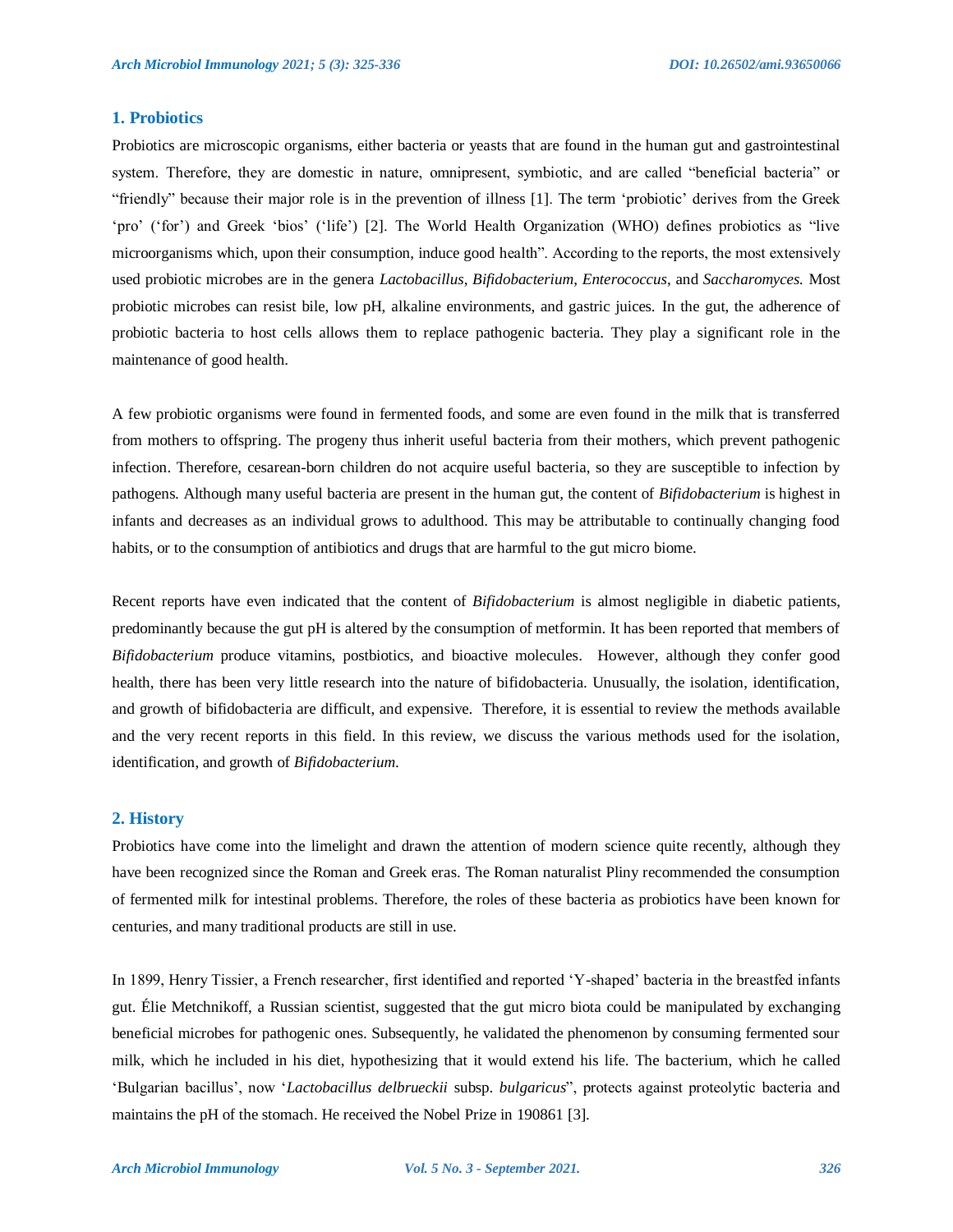In 1917, the German scientist Alfred Nissle isolated *Escherichia coli* from the feces of a World War I soldier. The soldier was infected with *Shigella*, to which he was resistant, and did not develop diarrhea during an outbreak of shigellosis. The new bacterial strain, named "*Escherichia coli* Nissle 1917" was subsequently used to treat intestinal diseases, and this probiotic is still in use today. In 1920, the development of probiotics encountered a major setback in experiments performed by Leo F. Rettger. He showed that Metchnikoff"s *L. bulgaricus* is highly susceptible to stomach acids, and therefore cannot survive in the intestine. Later it was demonstrated that the bacterium naturally exists in our gut, where it acts as a probiotic and confers many health benefits when reintroduced. Another such bacterium is *L. acidophilus*, which has been shown to be effective against constipation [4].

#### **3. In popular culture**

Today, probiotics have a wide array of applications and benefits, attracting the attention of the scientific community throughout the world. In 2001, the WHO Food and Agriculture Organization (FAO) defined probiotics as "live micro-organisms which, when administered in adequate amounts, confer a health benefit on the host". However, the European Food Safety Authority (EFSA) does not accept the WHO definition because such health claims are not measurable. A group of probiotic researchers in Europe assembled in London in 2013 to discuss the scope and development of probiotics since 2001. The conclusions of that meeting were published in June 2014 [5] [6].

# **4. Array of applications**

Probiotics are widely used to enhance animal immunity and digestion, and to maintain gut homeostasis. Probiotics are effective in treating diarrhea, urological infections, and inflammatory bowel syndrome (IBS). The control of diseases such as IBS and eczema, lactose intolerance, weight gain, high cholesterol, *Helicobacter pylori* infection, necrotizing enterocolitis, and vitamin deficiency [7] [8] are other benefits of probiotics.

#### **5. Commercial products**

Yakult (Yakult Danone India PVT LTD) is the first commercially available dairy-based probiotic, marketed by Nestle in 1935, and New Belly is the latest. Many dairy-based probiotics have entered the market, non-dairy and unfermented probiotics produced recently, including breakfast cereals, snack bars, etc. Kefir, yogurt, kombucha, kimchi, and sauerkraut are among other countless commercially available probiotics on the market. Probiotics are even available for animals, including pets, and have become a multi-million-dollar industry [9]. Probiotics have become prominent in the field of research, especially in health care they have tested for their contribution to the field of immunology. Probiotic technology has created a niche for itself in the fields of science and technology.

# **6. Common problems and ambiguities in commercial probiotics**

Poor standards and lack of quality control criteria for many probiotic supplements have recently become a public concern. Low bacterial contents and a lack of specific bacteria have been reported in some products, as well as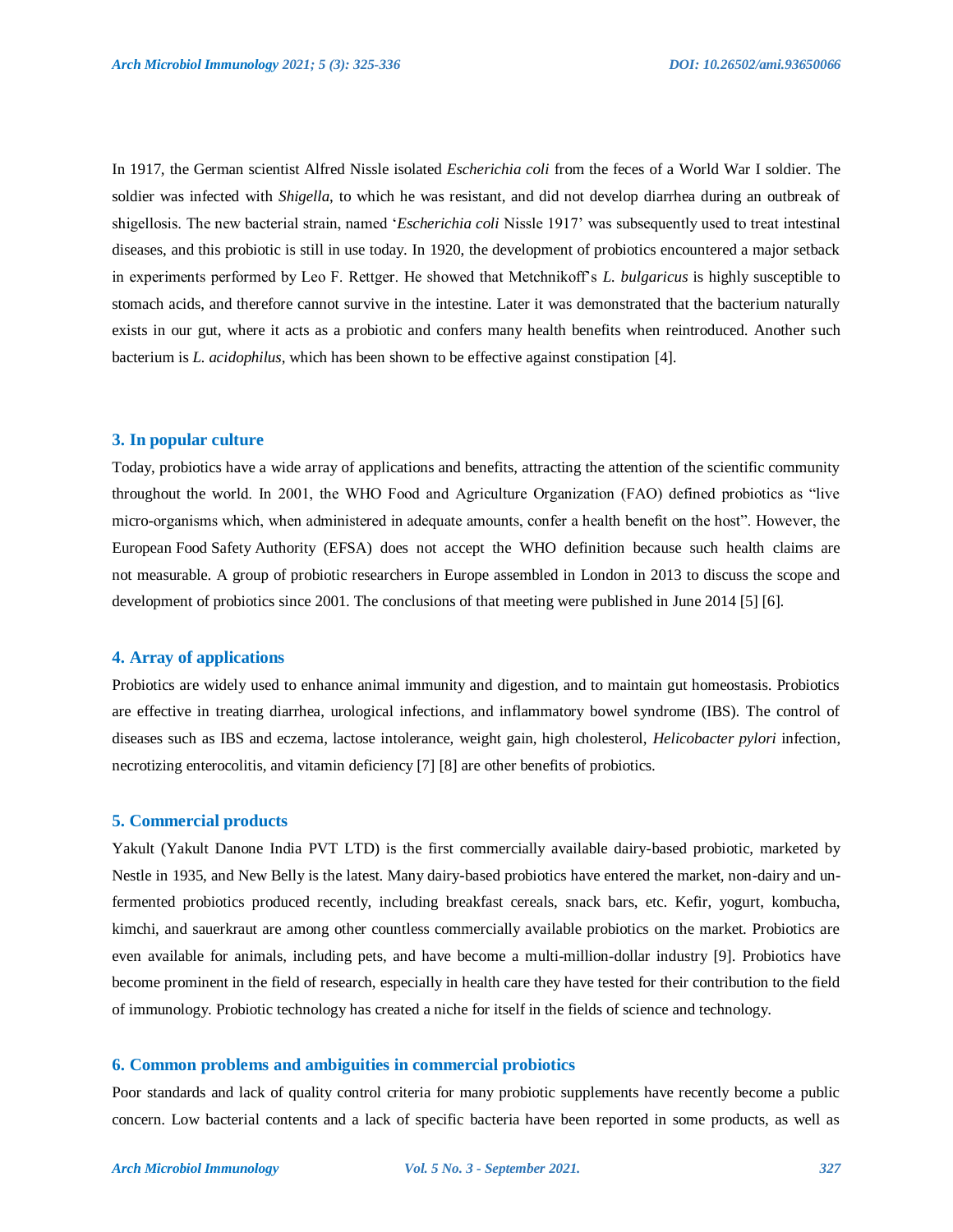contamination and misleading claims pertaining to the number of viable bacteria and the identities of the probiotic strains in products in the USA [10-16). The concept of probiotics is very old in India. Most normally used "mother"s recipes", such as homemade curd, which is routinely consumed, are probiotic products that mainly contain Lactobacillus. The word "probiotics" has just arrived in India, like old wine in a new bottle. Many multinational companies are investing in and formulating probiotic products in India, including Swiss Garnier Life Sciences, Aristo Pharma, Wallace Pharma, and many more. Probiotics may be bacteria, molds, or yeast, but most of them are bacteria, and the most prominent and accepted probiotics are lactic acid bacteria. Lactobacillus casei, L. lactis, L. helveticus, L. salivarius, L. bulgaricus, L. johnsonii, B. bifidum, B. brevi, B. longum, and some Saccharomyces strains. The latest additions to the list of commercial probiotics in India are Biozora, Bioclin, Probiza, EuBioz, Darolac, Eugi, and Bifilin, and most probiotic supplements contain L. acidophilus, L. rhamnosus, B. longum, B. bifidum, S. Boulardi, Streptococcus thermophilus, etc. However, it has become very difficult to obtain a reliable, effective, and health-benefiting probiotic supplement. The probiotic organism must be nonpathogenic, nontoxic, and gastric-acid resistant, and must be able to produce postbiotics. The basic elements of probiotics and their authenticity as efficient probiotic supplements must be analyzed, and interpreted.

In this study, we assayed 9–10 probiotic supplements purchased from drug stores and retail pharmaceutical outlets in India. Only two products were acceptable, with 30 % viable counts (relative to the total count claimed). They contained only the species stated, but three of the products contained  $< 10 % - 20 %$  of the claimed count. Of the commercial probiotic products tested, only four products were grossly deficient in one or more attributes; the remaining had acceptable viable counts, albeit < 0.01 % of the counts claimed. A few commercial probiotic products claimed to contain milligrams of colony-forming units rather than the number of live bacteria, making it impossible to verify the claimed viable count. In some products, no Lactobacillus or bifidobacterial strains were found. Some probiotic supplements contained L. acidophilus instead of L. rhamnosus; some had a larger number of E. faecium (not stated on the label). No probiotic supplement contained all the claimed species. These findings, together with published examples [16, 17] [3, 15], indicate that > 70 % of Indian products are below standard and do not meet international standards.

Three major concerns arise from these facts. First, and foremost the high temperatures in India facilitate rapid, frequent, and easy contamination. Therefore, contamination and the presence of potentially pathogenic species are principal concerns. The most frequent and potentially pathogenic contaminants observed in probiotic supplements are *E. faecium* [9] and *E. paediococci* [3], which are vancomycin-resistant.

Moreover, several probiotic strains are known to acquire virulence factors from wild-type strains (Lund and Edland 2001). Second, serious problems have been reported with the quality control and labeling of probiotic products, not only in India but in many developed countries, reducing the efficacy of probiotics [3]. It is difficult to rectify microbiological shortcomings involving contamination, long-term preservation, processing, and so on. The problem of contamination in India is mainly attributable to the engagement of under qualified youth as cheap labor in the industry. Another reason may be the lack of hygiene and clean manufacturing facilities in the industries concerned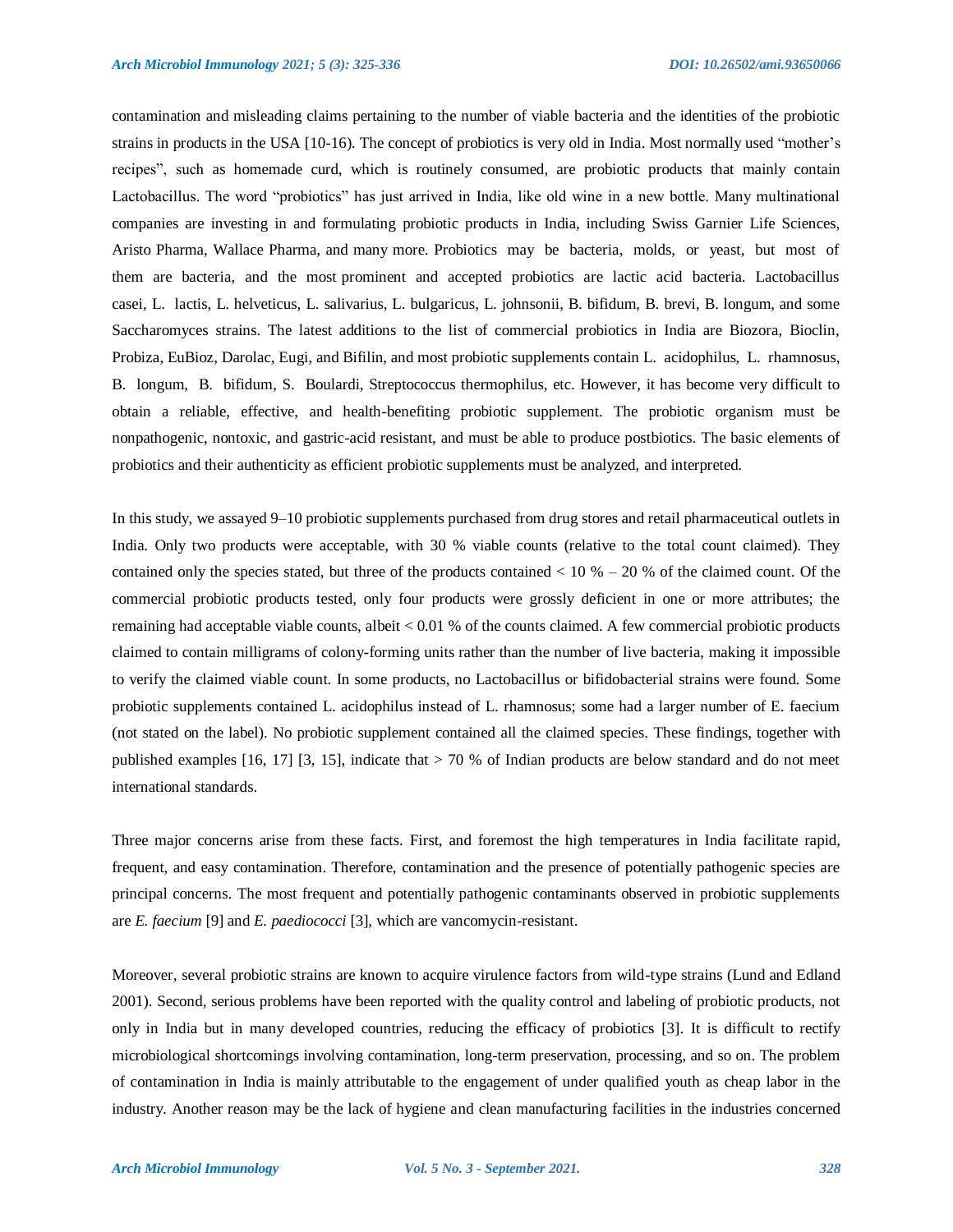and a lack of safe laboratory practices. Yet, another major and very common problem is the deterioration of raw material during both processing and distribution, largely because of the very high temperatures ambient during the tableting or encapsulation stage or improper storage in retail outlets. Quality control in the final stages of product sale could resolve all these problems, rendering these probiotics safe for consumption.

India lacks strict regulatory bodies to ensure the quality of probiotic supplements that is standard in the USA and Europe. Therefore, it may be important for the federal government to continuously monitor stringent quality control rules and regulations. According to the report, commercial probiotic products carry bifidobacteria as the major component. Most claims pertaining to the numbers and viability of these bacteria and their beneficial effects after consumption are questionable. Therefore, it is essential to understand the isolation, identification, and growth parameters of these bacteria. The main aim of the present review is to clarify the bifidobacterial system as a whole, and on the contrary, its taxonomy.

#### **7. Bifidobacteria as a probiotic**

Probiotics have been a fascinating subject since 1900. Henry Tissier first observed and documented that children with diarrhea had low bifidobacterial (bifid) counts in the gut. On the contrary, these bacteria are abundant in healthy children [10]. Members of the genus *Bifidobacterium* are Gram-positive, and most species are probiotic, so their presence in the animal system is safe and beneficial to the organism. They are non-spore-forming, non-motile, branched (usually "Y-shaped") anaerobic bacteria that inhabit the mouth, guts, and vaginas of animals, including humans [11]. They form a major microflora in the colon. As probiotics, they are a wide variety of uses.

# **8. Uses of bifidobacteria**

The beneficial effects and safe uses of members of *Bifidobacterium* are evident in the historical consumption of fermented milk. It has been reported, that lactic-acid-producing bacteria in foods are commensal microorganisms that are safely consumed. A recent report on the safety of *Bifidobacterium* excluded it as a potential pathogen and concluded that bifidobacteria do not pose a health risk [12], but are beneficial.

Probiotics are orally consumed for various reasons, including the treatment of IBS. They are the best supplements for the treatment of traveler"s diarrhea and replacing the pathogens in the gut. Bifidobacteria are consumed as a probiotic because their metabolism produces lactic acid and vitamins. By lowering the pH of the gut, they indirectly inhibit the growth of Gram-negative bacteria, maintaining the health of the microflora. The probiotic effects of the bifidobacteria are also attributable to their adherence to the intestinal epithelial cells. This property also fits them for a wide range of applications in medical science. For instance, genetically modified bifidobacteria are used to suppress tumor cells in the treatment of cancer, extending the options for the treatment of cancer and circumventing the painful, expensive, and time-consuming procedures currently in use.

# **9. Distribution of bifidobacteria in the gut**

To understand the distribution of *Bifidobacterium spp* in the gut, viability tests and 16S rRNA PCR analyses have been used. DNA was purified from fecal samples obtained from different sources. The subsequent PCR analysis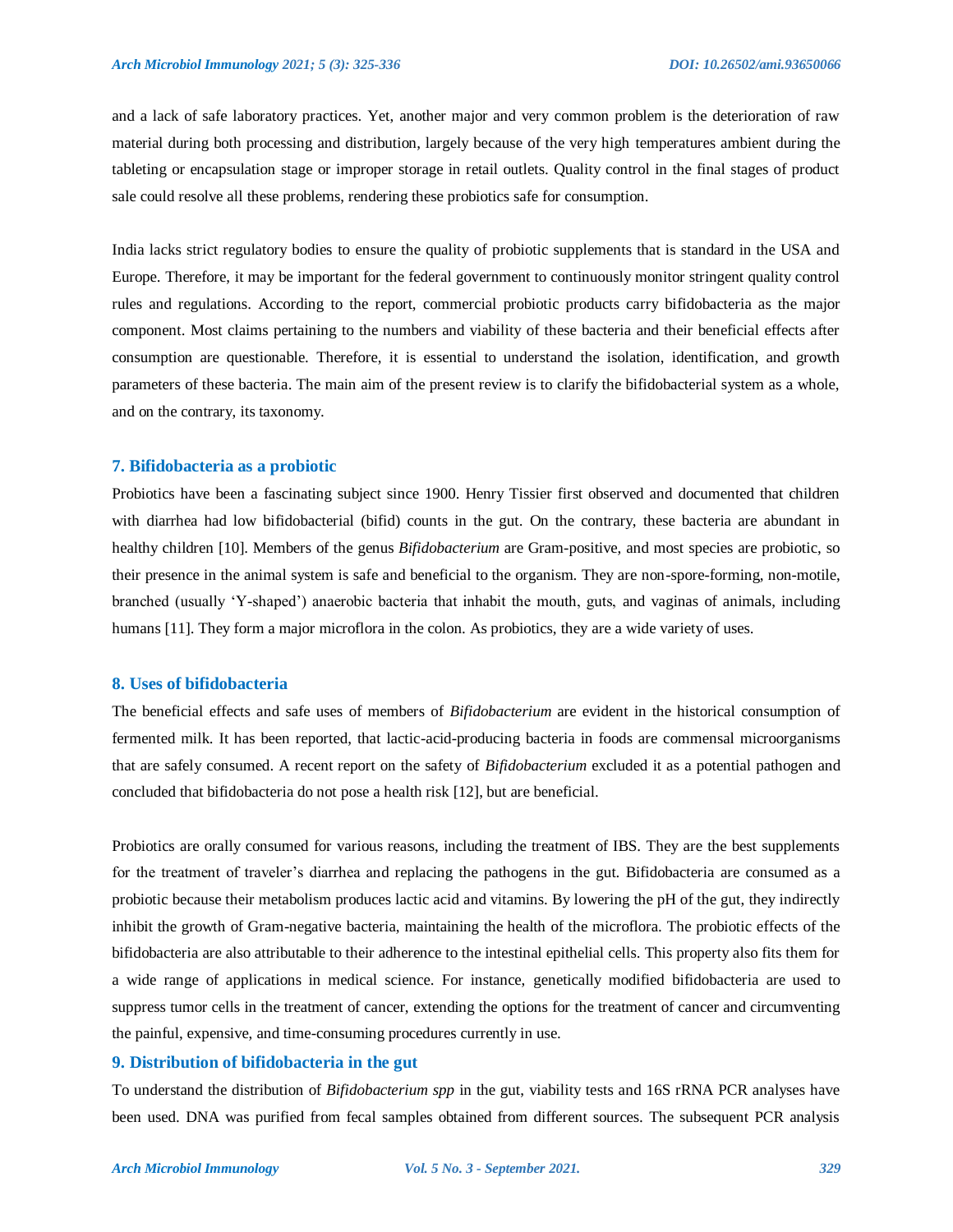concluded that *B. catenulatum* was the most commonly found taxon, followed by *B. longum* and *B. adolescentis*. Other *Bifidobacterium* species, such as *B. breve*, *B. infantis*, and *B. longum* were found in both infant and adult guts [13].

#### **10. Recent studies of** *Bifidobacterium*

It has been reported that probiotics are beneficial, and are very exciting and preferred research nowadays. Our growing knowledge of the genus Bifidobacterium and its genome clarifies how these species work and the ways they can be manipulated to extend their benefits. Bifidobacteria utilize a broad range of carbohydrates, including plant-derived oligosaccharides and polysaccharides that escape digestion in the upper parts of the alimentary tract. Bifidobacterial gene mapping and genomic analyses have shown that they have adapted to the carbohydrate-rich gastrointestinal tract and they encode a larger number of carbohydrate-metabolizing enzymes.

The metabolic pathways of carbohydrate metabolism differ in each member of the Bifidobacterium, so different bifidobacterial strains may have different carbohydrate-utilizing abilities [13]. The influence of certain indigestible carbohydrates (prebiotics) on the growth and metabolic activities of bifidobacteria varies with the transcriptional regulation of these bacterial strains [14]. It has been reported that these bacteria survive the acidic conditions and bile secretion in the stomach. To consider Bifidobacterium a probiotic, it must survive harsh intestinal conditions. Survival is not enough; it must also multiply and colonize the alimentary tract. Uraipan and Hong Pattarakere (2015) [15] showed that Bifidobacterium not only survives and multiplies but acts antagonistically against food-borne pathogenic bacteria.

# **11. Bifidobacteria as therapeutic agents**

The bifidobacteria in the gut has been associated with the regulation of intestinal inflammation. *Bifidobacterium infantis* grown on human milk oligosaccharides showed significant adherence to the Caco-2 cell line. These experiments suggested that the expression of inflammation-related genes [15] was down regulated in the presence of *B. infantis*.

# **12. Bifidobacterial identification methods**

The earliest method by which *Bifidobacterium* was differentiated from morphologically similar bacteria was PCR, with genus-specific primers or oligonucleotide probes [18]. The techniques applied to the detection and identification of *Bifidobacterium* include modern molecular methods such as amplified ribosomal DNA restriction analysis (ARDRA), pulsed-field gel electrophoresis (PFGE), randomly amplified polymorphic DNA (RAPD), and other ribotyping and community profiling techniques, such as PCR coupled to temperature gradient gel electrophoresis (TGGE) and denaturing gradient gel electrophoresis (DGGE)–PCR [19]. A 16S-rRNA-targeted species- specific PCR was developed to confirm the distribution of *Bifidobacterium spp* in the human gut. Various PCR primers were constructed to find various *Bifidobacterium spp*, which have been isolated from the human gut. This has emerged as an effective method of analyzing the *Bifidobacterium spp* that inhabit the gut [20].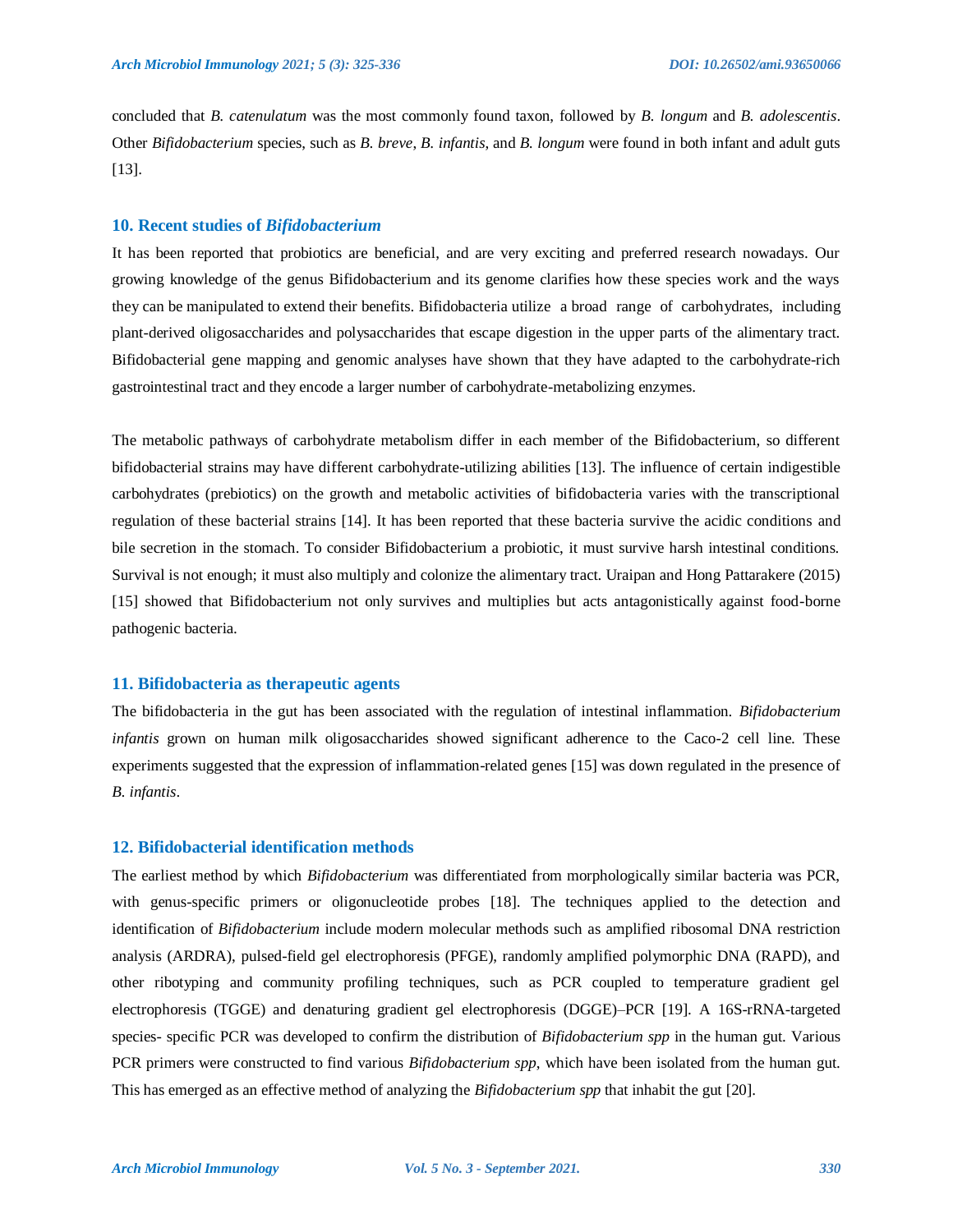Another method of identifying *Bifidobacterium* is with a hybridization probe. A *Bifidobacterium-*genus-specific primer that binds a variable region of 16S rRNA (V9) has been extensively studied and used to construct a hybridization probe. The probe is designated 'lm3' (sequence  $5^!$ -CGGGTGCTICCCACTTTCATG-3<sup>'</sup>) and is used to identify all known bifidobacterial types. It was used to differentiate them from other bacteria [21]. Two different tools as Genus-specific PCR and DGGE were used extensively to determine bifidobacterial diversity of human feces. A PCR was performed with *Bifidobacterium* 16S rDNA as the template and genus-specific primers. The resulting 520-bp DNA fragment was separated in a sequence-specific fashion with DGGE [22].

To identify strains isolated from human samples, a multiplex PCR based on three clusters of species was developed. This is a convenient method, and the number of PCR cycles and the time required are drastically reduced. After specific extraction techniques, it was directly applied to DNA isolated from swabs or stool samples, without prior bacterial culture. Therefore, it is useful in differentiating human bifidobacterial isolates from related species [23]. The forward and reverse primers for the bifidobacterial 16S rRNA genes were constructed for the specific detection of *B. lactis*. The specificity of this technique was subsequently, verified with various DNA samples that were isolated from single and mixed *Bifidobacterium* and *Lactobacillus* samples. A multiplex PCR was developed with genus-specific primers that bind a conserved bacterial 16S rDNA sequence, generating reproducible results, and this may be the best approach ever established [24].

A new technique was developed for the species-level identification of *Bifidobacterium*. A PCR with two *Bifidobacterium*-specific primers directed against the 16S ribosomal genes (Bif164 and Bif662) generated a PCR product from twelve Bifidobacterial type strains that were isolated from the human alimentary canal. The PCR products were then purified digested with five different restriction enzymes. The resulting restriction fragments were used as fingerprints for the identification of various *Bifidobacterium spp*. This method was used to differentiate *Bifidobacterium* spp that originated from natural and artificial sources [25].

These modern methods have been adapted for the detection, identification, and enumeration of *Bifidobacterium spp*  with PCR. Later, the *trans*-aldolase gene was used to identify bifidobacteria from various sources. *Bifidobacterium*  spp isolated from the feces of human adults and babies were identified with the PCR amplification of 301-bp *trans*aldolase gene fragments and a comparison of their relative migration on DGGE [26]. A PFGE-based method of bifidobacterial detection was developed in which the extracted genomic DNAs of commercially important *Bifidobacterium* spp were subjected to *Xba*l and *Spe*1 digestion, which generated several different genomic DNA fingerprints that distinguished bifidobacterial spp [27].

The patterns of the restriction fragment bands play a crucial role in this method. Each bifidobacterial DNA generates a unique digestion pattern, so this method is reliable. In another development, 5! Nuclease assays were developed using the 16S–23S rRNA gene intergenic sequence instead of the 16S rRNA gene sequence. This method is used for phylogenetic analysis and the specific detection of bacteria. However, it is difficult to develop highly specific PCR primers and probes for different *Bifidobacterium* spp because of the strong sequence similarities among the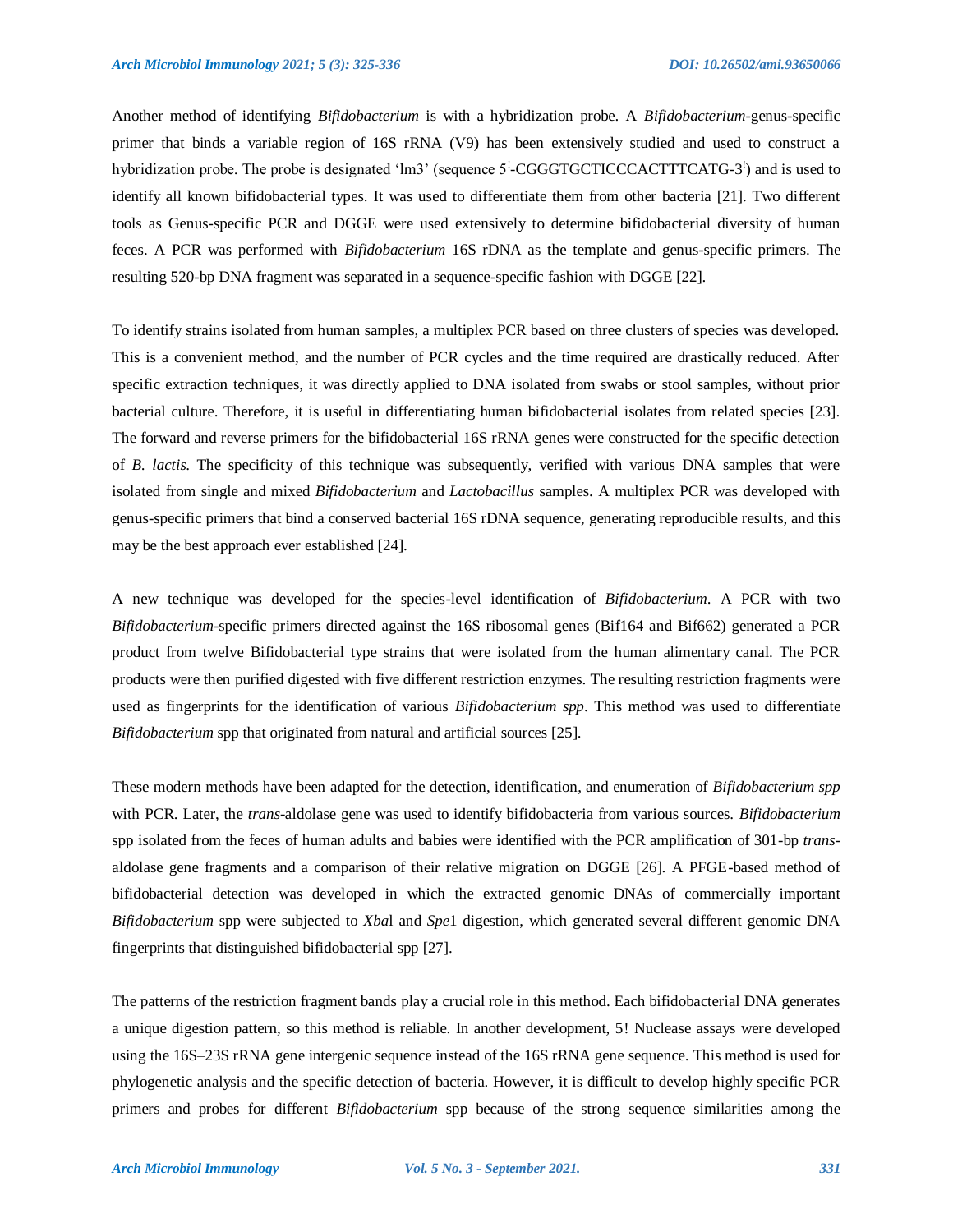bifidobacterial 16S rRNAs. The intergenic spacer of the 16S–23S rRNA genes was subsequently used for a more detailed analysis of *Bifidobacterium* spp.

These sequences are less conserved than the 16S rDNA sequences, with more variations [28]. This intergenic region is frequently used for bifidobacterial identification. The RAPD technique is a rapid and reliable method for the characterization of bifidobacteria, and allows the rapid identification of isolates from commercial dairy products [29]. There are four main types of culture medium for *Bifidobacterium*: basal, elective, differential, and selective media. Neomycin–paramomomycin-nalidixic acid–lithium chloride (NPNL) medium is comprised of glucosecontaining blood–liver agar together with neomycin sulfate, nalidixic acid, paramomycin sulfate, and lithium chloride. This is a universal reference medium for the isolation of *Bifidobacterium* from fermented dairy products. Other recommended media for the selective enumeration of *Bifidobacterium* include Columbia agar with propionic acid (5.0 mL) and dicloxacillin (2.0 mg/L) as additives; and de Man, Rogosa, and Sharpe (MRS) medium supplemented with neomycin, paramomomycin, nalidixic acid, and lithium chloride 278 [30].

#### **13. Fructose-6-phophate phosphoketolase (F6PPK)/xylulose 5-phosphate (XFP)**

F6ppk assay is the standard method followed for the identification of *Bifidobacteria*, which is extremely important in distinguishing colonies of these bacteria from those of other genera [31]. The unique mechanism by which bifidobacteria degrade hexose sugars via the bifid shunt, with the help of the F6PPK enzyme, is a crucial marker for the taxonomic identification of the family Bifidobacteriaceae [32]. Species-specific oligonucleotide probes directed against f6ppk were used to rapidly identify *Bifidobacterium* spp. were not successful [33, 34]. Meile et al. reported that a degenerate oligonucleotide probe designed to detect the common N-terminal sequence detected the gene encoding F6PPK on the chromosome of *B. lactis* [35]. The conventional method, used since 1969, is based on the spectrophotometric measurement of the reddish violet color developed by the reagents added to disrupted bifidobacterial cells. The protocol requires the following reagents: 0.05 M phosphate-buffered saline containing 500 mg/L cysteine (solution 1); 6.0 mg/mL NaF, 10 mg/mL Na-iodoacetate, and 80 mg/L fructose-6-phosphate in distilled water (solution 2 ); 13.9 g hydroxylamine HCl/100 mL of water (solution 3); 15 % trichloroacetic acid (w/v) in water (solution 4); 4.0 M HCl and 0.5 % FeCl3 $\cdot$  6H2O in 0.1 M HCl (solution 5).

# **14. Conventional method in brief**

An aerobically grown culture was harvested washed repeatedly with solution 1 and re- suspended in the same buffer. The cells lysed by sonication, mixed with 0.25 mL of solution 2, and incubated at 37 °C for 30 min. The reaction terminated by the addition of solution 3. After incubation for 10 min at room temperature, 1.0 mL of solutions 4.0 and 5.0 added, and the color developer solution is finally added. The reddish-violet color intensity is measured spectroscopic ally at 435 nm, which indicates a positive result. Orban et al. comparatively analyzed the conventional protocol and a modified protocol in which Triton X-100 with sonication or CTAB without sonication is used to lyse the bacterial cells directly. The method to disrupt the cells based on CTAB was shown to be the best for the F6PPK analysis [31, 36]. An assay using membrane vesicles or cell-free extracts of *Bifidobacterium* rather than whole-cell extracts showed that the F6PPK enzyme is situated on the bacterial cell surface. This study may stimulate further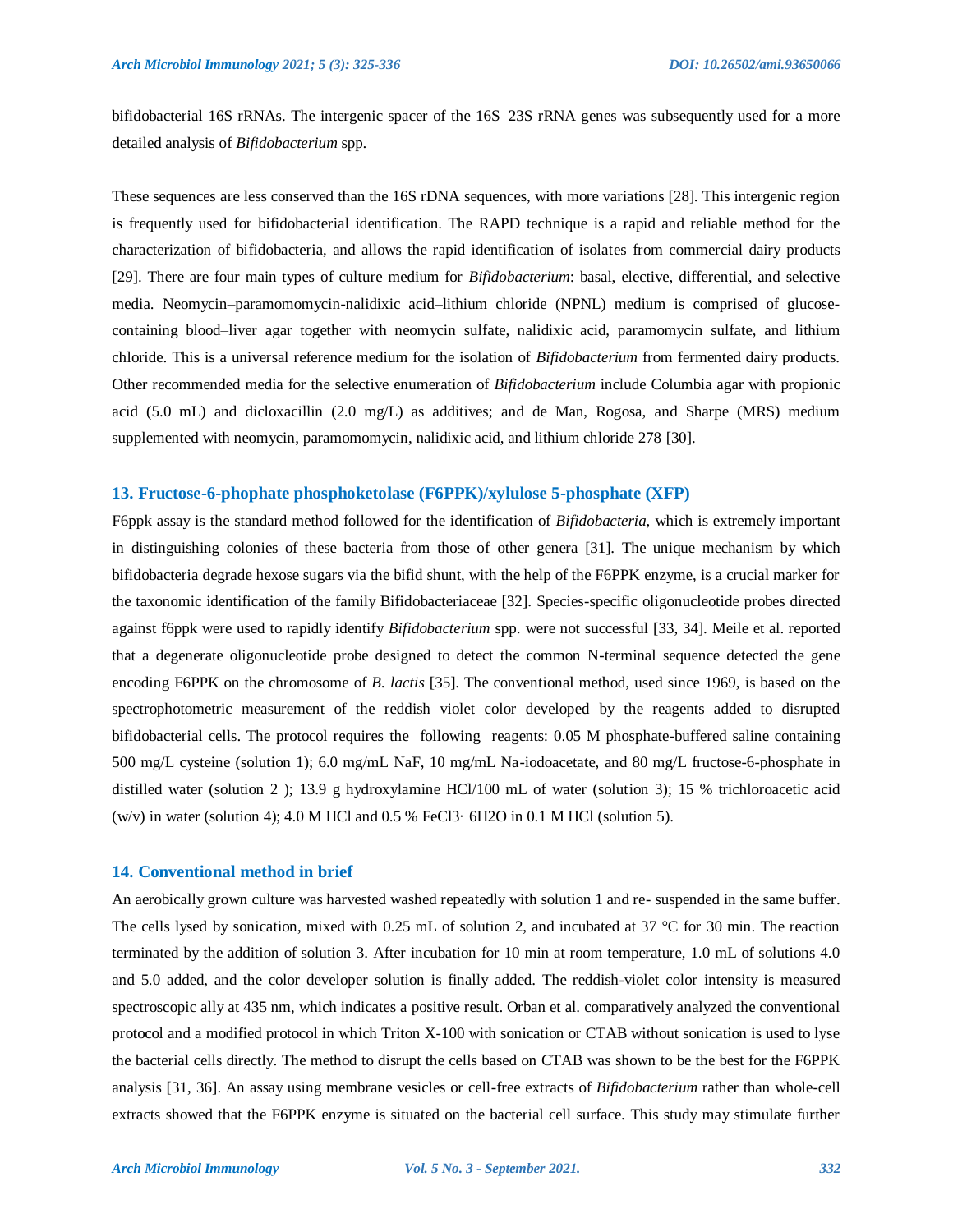research in the field [37]. Since 2001, no further nucleotide probe method for the detection of *Bifidobacterium* has been developed and although all these methods are still used, only the modified conventional bioassay has received attention for a long time. Bifidobacterial taxonomic issues All prokaryotes are usually subjected to 16S rRNA sequencing to determine their exact taxonomic positions. Sequence similarity of  $\geq$  98 % directs its specific taxonomic orientation.

This is not always possible for many reasons, such as physical parameters or ambiguities in the generated DNA sequences. Importantly, the bifidobacterial genome is GC-rich, so the amplification of certain genes with PCR is difficult. Therefore, new methods that are specific for these bacteria must be developed for their identification. Fortunately, the bifidobacterial system has a unique gene/protein, known as XFP/F6PPK. Several specific tests are available for bifidobacterial identification based on this enzyme, both PCR-based and biochemical assay. The PCRbased assay is straightforward, but it does not specifically identify the exact bifidobacterial species. Therefore, a very sensitive biochemical assay may be necessary. The recently reported method of Choyem et al. may be suitable for classifying bifidobacteria to the species level. It focuses on the intensity of the reddish-brown color formed in the F6PPK assay, which is spectrophotometrically measured. The intensity of the final compound depends on the affinity levels of the protein for the substrate, which results in the formation of the final product. The bifidobacterial F6PPK sequences vary between strains and between species, and B. catanulatum is one of the highest producers of F6PPK. Therefore, it is used as a control, against which other species that produce lower levels of the reddish-brown hydroxide can be compared. Although this process is easily executed in the laboratory, it cannot be used for classification under field conditions. Therefore, the methods developed are still not easily applicable, and the classification of Bifidobacterium is in warrants further investigation. Acknowledgements We acknowledge and appreciate the facilities provided by CSIR-CFTRI, and acknowledge CSIR-UGC for AC and TWAS fellowship for ZEBA. KR acknowledges the DST-SERB for funding.

# **15. References**

1. Goldin BR, Gorbach SL. Clinical indications for probiotics: an overview. Clin Inf Dis 46 (2008):96-100.

2. Snydman DR. The safety of probiotics. Clin Inf Dis 46 (2008):104-111.

3. Élie [Ilya Ilyich] Metchnikoff. 2004. The prolongation of life: Optimistic studies. Springer Classics in Longevity and Aging, Springer, ISBN 0826118771.116 (2004).

4. Hamilton-Miller JM, Gibson GR, Bruck W. 2003. Some insights into the derivation and early uses of the word probiotic. Brit j of nutri 90 (2003):845.

5. Magdalena Araya, Catherine Stanton, Lorenzo Morelli, Gregor Reid, Maya Pineiro, et al. Probiotics in food: health and nutritional properties and guidelines for evaluation, Combined Report of a Joint FAO/WHO Expert Consultation on Evaluation of Health and Nutritional Properties of Probiotics. ISBN 9251055130 (2006).

6. European Food Safety Authority (EFSA) – committed since 2002 to ensuring that Europe"s food is safe.

7. Mach T. Clinical usefulness of probiotics against chronic inflammatory bowel diseases. Journal of physiology and pharmacology 9 (2006):23-33.

8. Raoult D. Probiotics and obesity: a link? Nature reviews microbiology 9 (2009):616.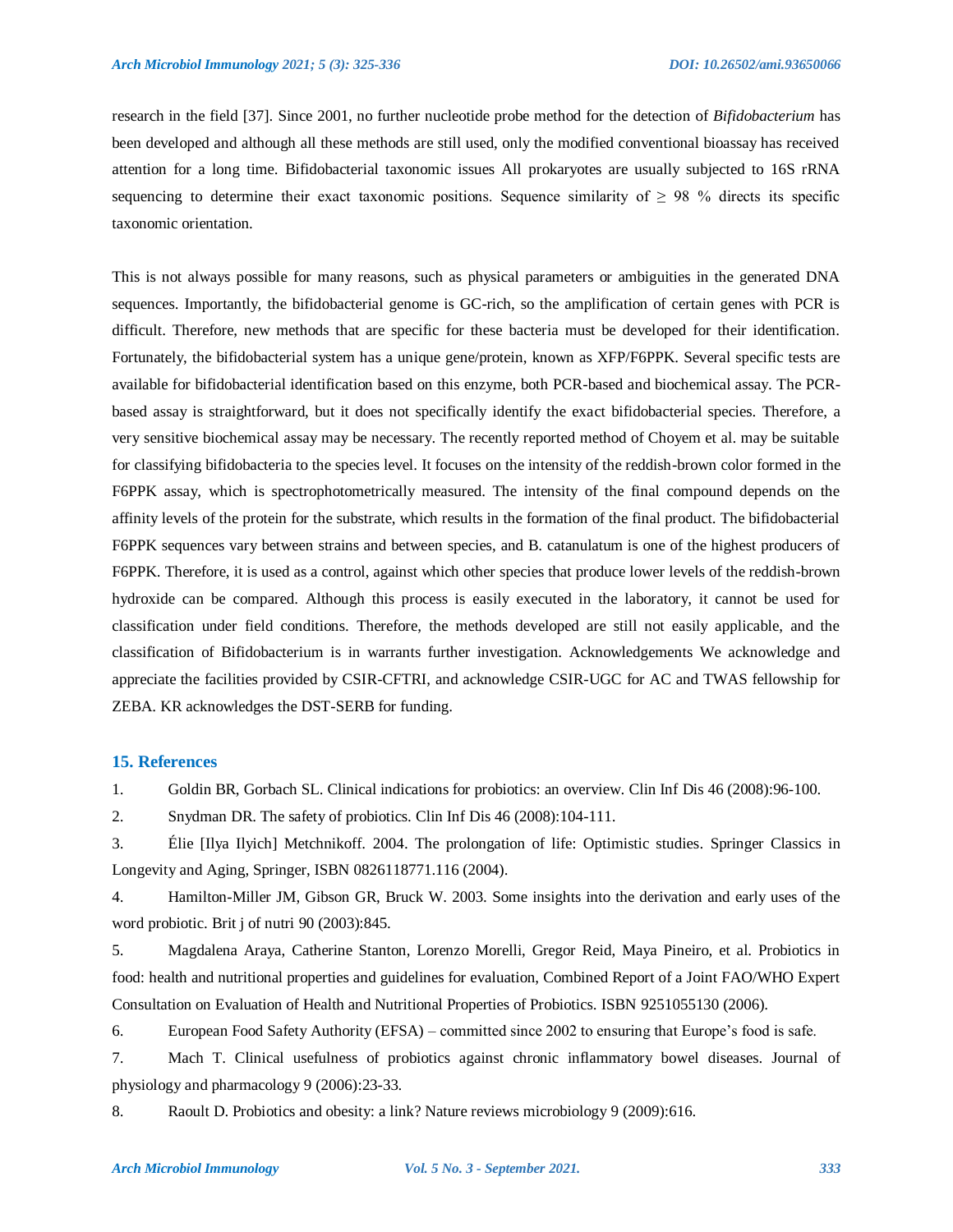9. Fuller R. 1989. Probiotics in man and animals. J of appl bacterial 66 (1989):365-378.

10. Alcid DV, Troke M, Andszewski S, John JF. Probiotics as a source of *Enterococcus faecium*. Abstracts of the infectious Diseases Society of America (1994):123.

11. Canganell F, Paganini S, Ovidi M, Vettraino AM, Bevilacqua L, Massa S, Trovatelli LD. A microbiological investigation on probiotic pharmaceutical products used for human health. Microbiol 152 (1997):171-179.

12. Gilliland SE, Speck ML. Enumeration and identity of lactobacilli in dietary products. J. Food Prot 40 (1977):760-762.

13. Hamilton-Miller JMT, Gibson GR. Efficacy studies of Probiotics: a call for guidelines. Br J.Nutr 82 (1999):73-74.

14. Hamilton-Miller JMT, Shah S. Benefits and risks of *Enterococcus faecium* as a probiotic (1998).

15. Sadler MJ, Saltmarsh M. (Eds), Functional Foods: the consumer, the products and the Evidence. Royal Society of Chemistry, London 20-24.

16. Hao NT, Bacigalupi L, Huxham A, Smertenko A, Van PH, Ammendola S, Ricca E, Cutting SM. Characterization of Bacillus spp used for oral bacterio-therapy and bacterio-prophylaxis of gastrointestinal disorders. Appl Environ Micorbiol 66 (2000):5241- 371.

17. Hughes VL, Hillier SL. Microbiologic characteristics of Lactobacillus products used for colonization of the vagina Obstet Gynecol 75 (1990) 244-248.

18. Timmermann R, Huys G, Pot B, Swings J. Identification and antibiotic resistance of isolates from probiotic products. Abstracts of 101<sup>st</sup> ASM general Meeting. The American Society for Microbiology, Washington DC, USA (2001):289.

19. Tissier H. Traitement des infections inte Referencesstinales par la methods de transformations de la *florebacterinne de lintestin*. C. R. Soc. Biol 60 (1906) 359–362.

20. Schell MA, Karmirantzou Maria, Snel Berend Vilanova, David Berger, Bernard Pessi, Gabriella, Zwahlen, Marie-Camille, Desiere Frank., et al. The genome sequence of *Bifidobacterium longum* reflects its adaptation to the human gut. PNAS 99 (2002):22.

21. Borriello SP, Hammes WP, Holzapfel W, Marteau P, Schrezenmeir J, Vaara M , Valtonen V. Safety of probiotics that contain lactobacilli or Bifidobacteria. Clin Inf 384 Dis 36 (2003):775-80.

22. Matsuki T, Watanabe K, Tanaka R, Fukuda M, Oyaizu H. Distribution of Bifidobacterial spp in human intestinal micro flora examined with 16S rRNA gene- targeted species-specific primers. Appl Environ Microbiol 65 (1999):4506-4512.

23. Ishizuka T, Kanmani P, Kobayashi H, Miyazaki A, Soma J, Suda Y, Aso H, Nochi T, Iwabuchi N, Xiao J, Saito T, Villena J, Kitazawa H. Immunobiotic Bifidobacteria Strains Modulate Rotavirus Immune Response in Porcine Intestinal Epithelocytes via Pattern Recognition Receptor Signaling. PLoS One 11 (2016):0152416.

24. Uraipan S, Hongpattarakere T. 2015. Antagonistic Characteristics Against Food-borne Pathogenic Bacteria of Lactic Acid Bacteria and Bifidobacteria Isolated from Feces of Healthy Thai Infants. Jundishapur J Microbiol 8 2015:18264.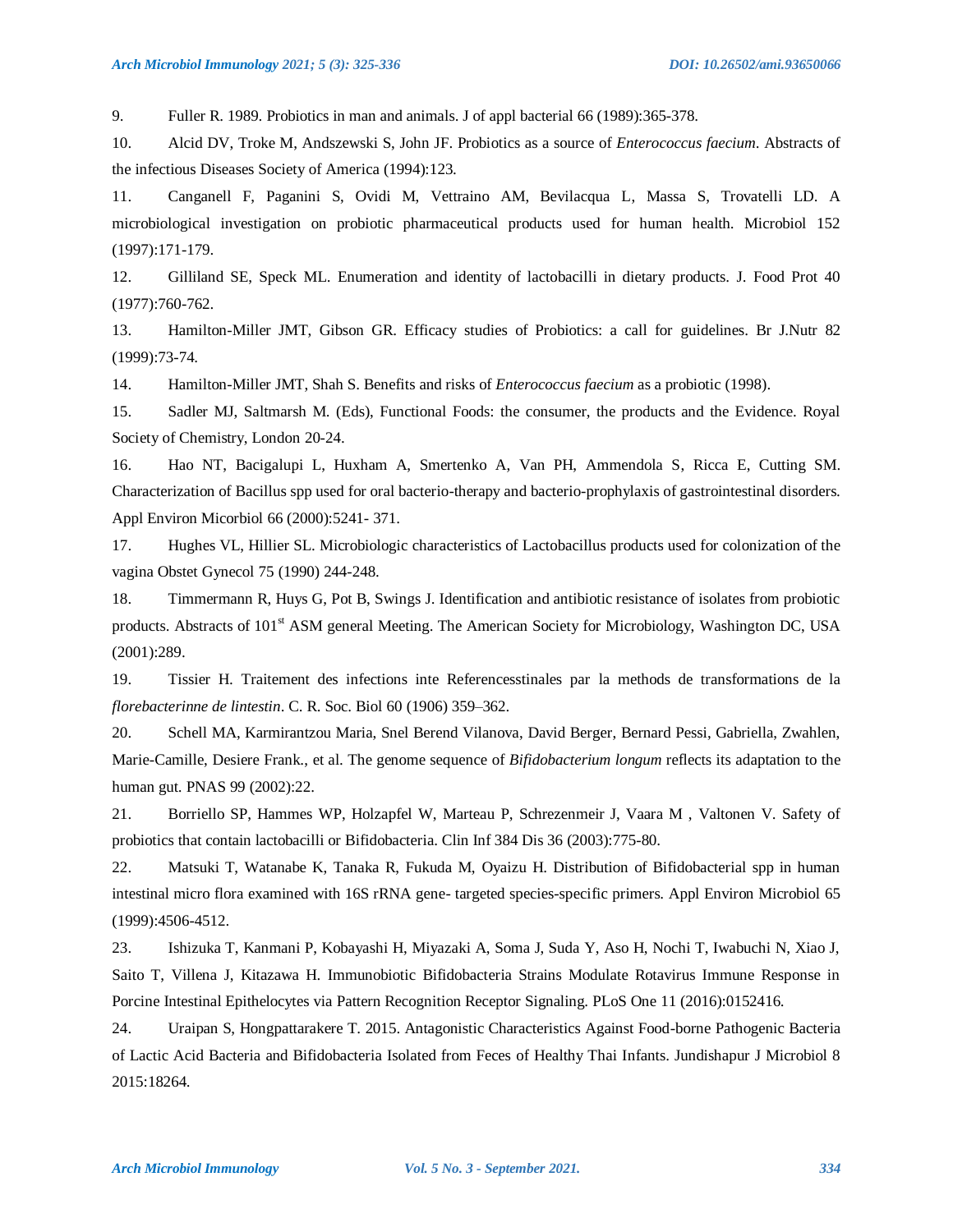25. Khoroshkin MS, Leyn AS, Sinderen DV, Rodionov DA. Transcriptional Regulation of Carbohydrate Utilization Pathways in the *Bifidobacterium* Genus. Front in Microbiol 7 (2016):120.

26. Wickrama singhe S, Pacheco AR, Lemay DG, Millis DA. Bifidobacteria Grown on Human Milk Oligosaccharides Down regulate the Expression of Inflammation- related Genes in Caco-2 Cells. BMC Microbiol 15 (2015):172.

27. Gerald W, Tannock. Identification of Lactobacilli and Bifidobacteria. Current 402 Issues. Mol. Biol 1 (1999):53-64.

28. Reetta M. Satokari, Elaine E, Vaughan, [Hauke Smidt,](http://www.sciencedirect.com/science/article/pii/S0723202004702246) [Maria Saarela, Jaana](http://www.sciencedirect.com/science/article/pii/S0723202004702246) [Mättö,](http://www.sciencedirect.com/science/article/pii/S0723202004702246) Willem M, de Vos. Molecular Approaches for the Detection and Identification of Bifidobacteria and Lactobacilli in the Human Gastrointestinal Tract. Syste and Appli Microbiol, 26 (2003):572–584.

29. Takahiro Matsuki, Koichi Watanabe, Ryuichiro Tanaka, Masafumi Fukuda, Hiroshi Oyaizu. Distribution of Bifidobacterial Spp in Human Intestinal Microflora Examined with 16S rRNA-Gene-Targeted Species-Specific Primers. Appl Environ 410 Microbiol 65 (1999):4506–4512.

30. Peter Kaufmann, Anita Pfefferkorn, Michael Teuber, Leo Meile. Identification 412 and Quantification of *Bifidobacterium* Spp Isolated from Food with Genus-Specific 16S 413 rRNA-Targeted Probes by Colony Hybridization and PCR. Appl and Environ Microbiol 63 (1997):1268–1273.

31. Reetta M. Satokari, Elaine E. Vaughan, Antoon DL. Akkermans, Maria Saarela, Willem M. De Vos. Bifidobacterial Diversity in Human Feces Detected By Genus- 417 Specific PCR and Denaturing Gradient Gel Electrophoresis. Appl and Environ Microbiol 67 (2001):504–513.

32. Catherine Mullie, Marie-Francoise Odou b, Elisabeth Singer, Marie-Benedicte Romond ,Daniel Izard. Multiplex PCR using 16S rRNA gene-targeted primers for the identification of Bifidobacteria from human origin. FEMS Microbiol Lett 222 (2003):129-136.

33. Marco Ventura, Roberto Reniero, Ralf Zink. Specific Identification and Targeted Characterization of *Bifidobacterium lactis* from Different Environmental Isolates by a Combined Multiplex-PCR Approach. Appl Environ Microbiol 67 (2001):2760–2765.

34. Koen Venema, Annet J.H. Maathuis. A PCR-based method for identification of428 Bifidobacteria from the human alimentary tract at the species level. FEMS Microbiol Lett 429 (2003):143-149.

35. Teresa Requena, Jeremy Burton, Takahiro Matsuki, Karen Munro, Mary Alice Simon, Ryuichiro Tanaka, Koichi Watanabe, Gerald W, Tannock. Identification, Detection, and Enumeration of Human *Bifidobacterium*  Species by PCR Targeting the Trans-aldolase Gene, Appl Environ Microbiol 68 (2002):2420–2427.

36. Denis Roy, Pierre Ward, Guy Champagne. Differentiation of Bifidobacteria by use of pulsed-field gel electrophoresis and polymerase chain reaction. Int J of Food Microbiol 43 (1996):11-29.

37. Monique Haarman, Jan Knol. Quantitative Real-Time PCR Assays To Identify and Quantify Fecal *Bifidobacterium Spp* in Infants Receiving a Prebiotic Infant Formula. Appl Environ Microbiol 71 (2005):2318– 2324.

38. Daniel Vincenta, Denis Royb, Francine Mondoua, Claude De´ryc. Characterization of Bifidobacteria by random DNA amplification. Int J of Food Microbiol 43 (1998):185–193.